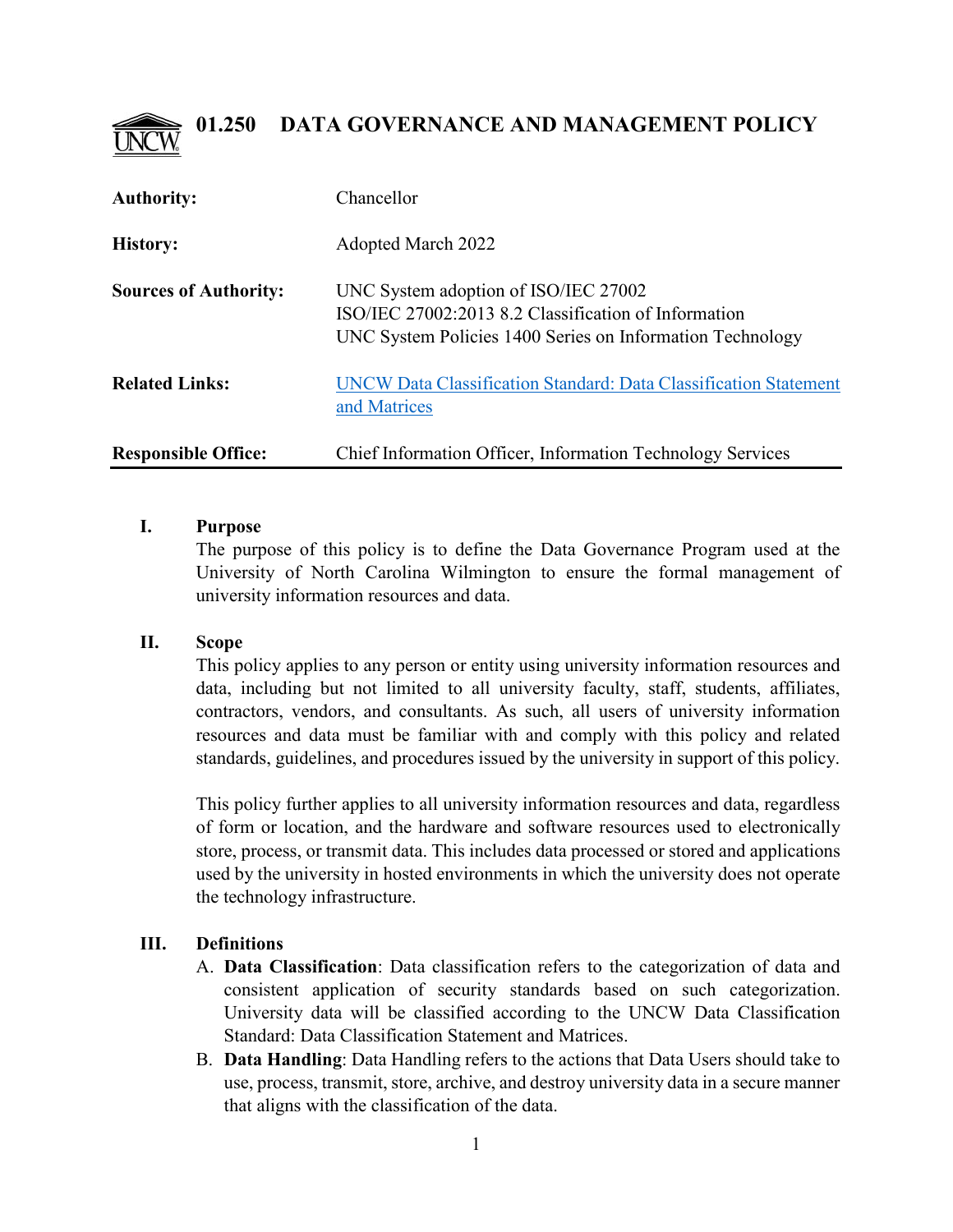- C. **Data Lifecycle**: The data lifecycle is the progression of stages in which a piece of information may exist between its original creation or collection and final archival or destruction.
- D. **Information Resources:** As used in the University of North Carolina (UNC) System Policy 1400.1, "information resources are information owned or processed by the university, or related to the business of the university, regardless of form or location, and the hardware and software resources used to electronically store, process or transmit that information." Information resources expressly include data, software, and physical assets. The term *university data* may be used interchangeably with the term information resources in this policy.
- E. **University** means the University of North Carolina Wilmington, its colleges, schools, affiliates, divisions, and subsidiaries.

# **IV. Policy**

- A. **University Authority**. The university has authority over the use of its information resources and data and is the legal custodian of all university information resources and data. University information resources and data are valuable assets, the use of which must be aligned with the administrative, educational, and institutional research functions of the university.
- B. **Data Governance Program**. The university shall establish a Data Governance Program to guide the strategic use, management, and reporting of university data. The Data Governance Program shall ensure that university data is used in compliance with federal, state, and local regulations, applicable university policies, and relevant contractual obligations. The Data Governance Program shall be established by a charter that lays out the objectives of the program, program structure and organization, and program metrics.
- C. **Data Classification**. All university data must be classified and can have only one classification. The university uses five data classification levels based on the nature of the data and relevant compliance requirements. Classification levels are outlined in the UNCW Data Classification Standard: Data Classification Statement and Matrices. (Reference: ISO 27002:2013-8.2.1.)
- D. **Data Lifecycle and Data Handling**. Data Trustees, the Data Governance Committee, Data Stewards, and Data Custodians are collectively responsible for the management of all university data throughout the data lifecycle. The university shall issue policies, standards, and procedures as appropriate that address the quality, consistency, usability, accessibility, availability, and protection of university information resources and data throughout its lifecycle and according to classification level. (Reference: UNC System Policy 1400.1.)

# **V. Roles and Responsibilities**

All university employees are responsible for supporting data governance. This includes not only individuals with management and oversight roles defined by the Data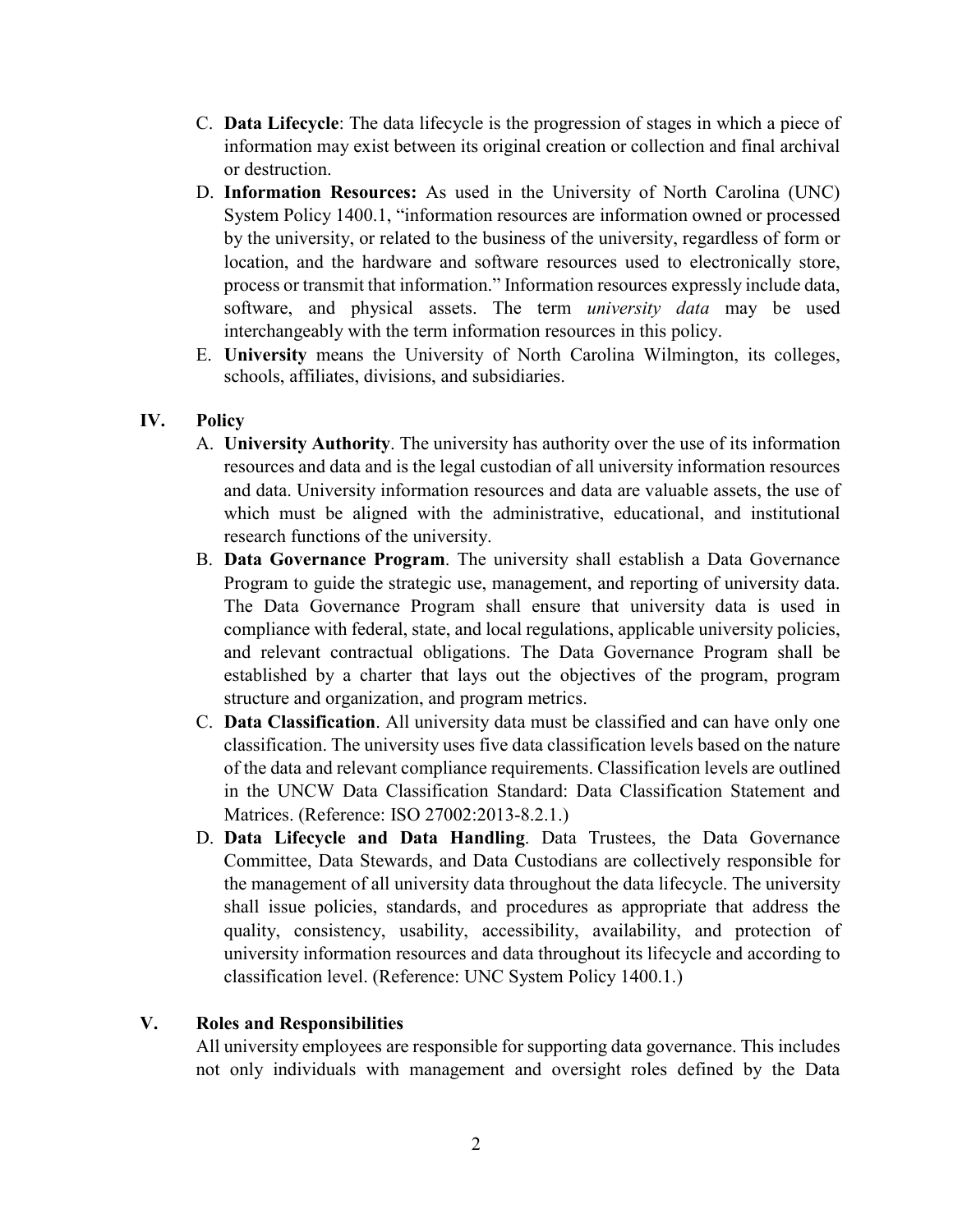Governance Program but also any user of university information resources and data. Specific roles and responsibilities regarding university data include:

- A. **Chancellor**: The Chancellor has final authority over all university information resources and data. The Chancellor and Chancellor's designees are responsible for overseeing the protection of university data according to the security level assigned. The Chancellor makes the following delegations in support of this policy:
	- i. The Provost and Vice Chancellor for Academic Affairs and the Vice Chancellor for Business Affairs shall serve as the executive sponsors for the university Data Governance Program and have the responsibilities set forth in the Data Governance Program charter.
	- ii. The Associate Vice Chancellor for Information Technology Services and Chief Information Officer (CIO) shall serve as the university official responsible for administering the Data Governance Program in accordance with this policy and the Data Governance Program charter.
	- iii. Data Trustees are named by the Chancellor and are responsible for the data governance and management activities as specified in this policy and the Data Governance Program charter.
- B. **Data Trustees**: Data Trustees (University Vice Chancellors and Chief of Staff) are appointed by the Chancellor and are the highest-ranking divisional leaders with responsibility for ensuring that data are properly managed and appropriate compliance is practiced as related to university functions for their units.
- C. **Data Governance Committee**: The Data Governance Committee, with membership determined by the Data Trustees and committee co-chairs, is an interdivisional group accountable to the Executive Sponsors and Chancellor, with the authority to make decisions on all aspects of data governance for the university. The Data Governance Committee is tasked with overseeing data governance policy, strategy, risk management, and data management, ensuring engagement across the institution, and promoting a culture that embraces the responsible use of data and resources to achieve institutional goals.
- D. **Data Governance Committee Co-Chairs**: The Associate Provost for Institutional Research and Planning and the Associate Vice Chancellor for Information Technology Services and Chief Information Officer (CIO) are the co-chairs of the Data Governance Committee. The co-chairs lead the Data Governance Program, report to the Executive Sponsors and Chancellor on program activities, and, in consultation with the Chancellor and Executive Sponsors, mediate conflicts and discrepancies between the interests of Data Trustees and the needs and interests of the university.
- E. **Data Stewards**: Data Stewards are designated by and accountable to the Data Trustees for the accuracy, privacy, and security of the institutional data under their responsibility.